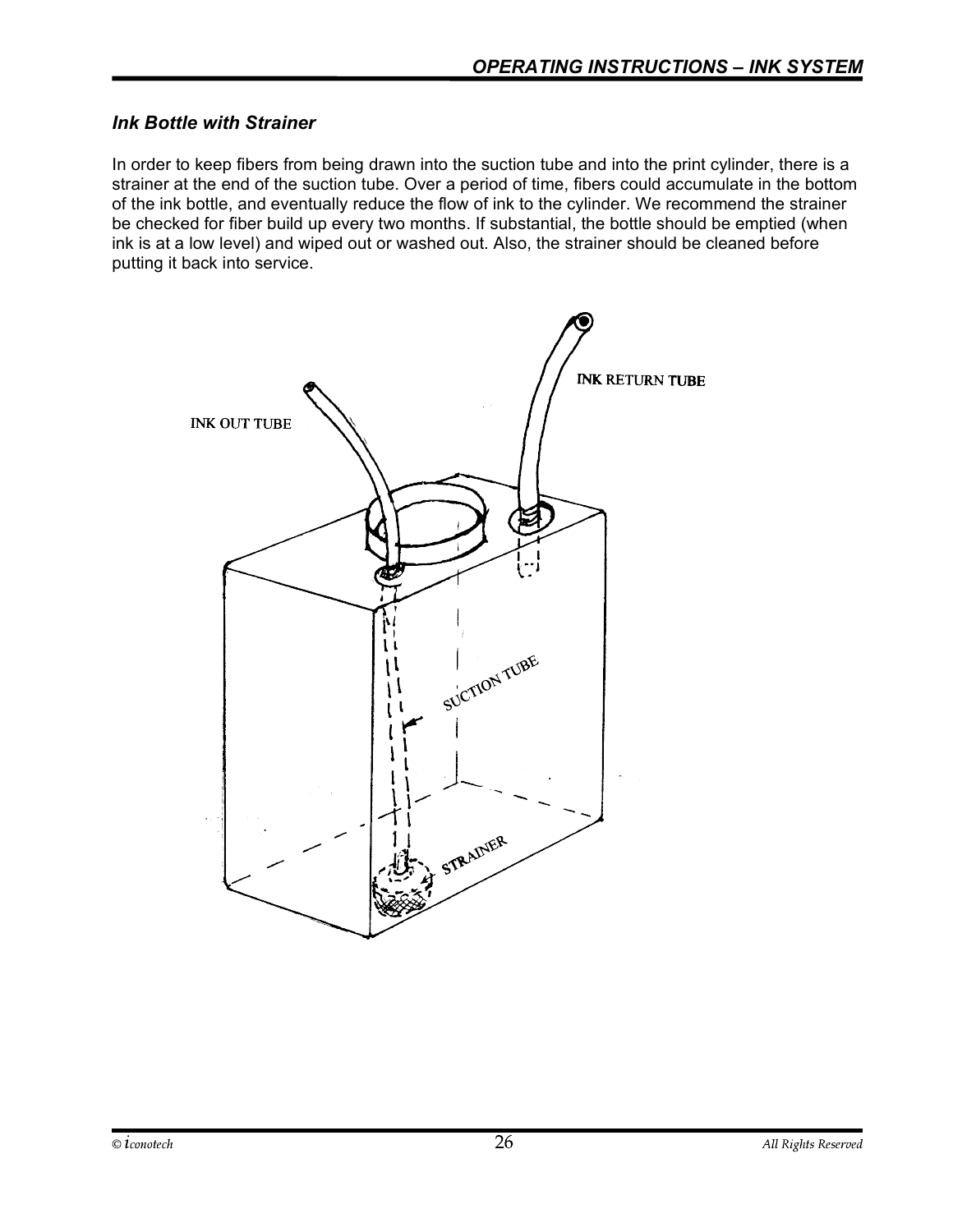#### ICONOTECH INK PADS

Ink pads for the Case Printer are made by Iconotech specifically for our ink and print cylinder design. They consist of two parts, a felt body and a silk screen top. Each pad has a sealed border that keeps the ink from leaking when held tightly against the print cylinder. There is a loop at each end to hold the tensioning bars.

#### Installing a New Pad on a Clean or New Cylinder

- 1 Bring the print cylinder to HOME position.
- 2 Fill the ink container with 1 gallon of ink.
- 3 Remove the stencil loading device.
- 4 Jog cylinder until the leading edge bar is at the 11 o'clock position.
- 5 Put the bar with round holes through the loop at one end of the pad. Center it and put the bar on the two pins. Rotate the cylinder while keeping tension on the pad, to keep the bar from falling off the pins, until the trailing loop is at the 11 o'clock position. Insert the bar with slotted holes through the loop. Center the pad. Tilt the bar to insert the spring hooks. With hooks inserted, make sure the bar lays flat. Lift the spring over the screw on both sides, giving tension to the pad. Make sure the bar is free to move and that the pad is straight and centered all around the cylinder.
- 6 Reinstall the stencil loading device.
- 7 Put on a new imaged stencil. (It will be necessary to tape the free trailing end to keep it in place.) Set the speed knob to 10, and hold the "JOG" button for 15 seconds or more, which will cause the print cylinder to rotate continuously until "STOP" is pushed. Set the "INK MANAGEMENT" switch to "MAN" and push the "INK IN" and "INK OUT" buttons. In general, for a new or clean cylinder, allow 1/2 hour to fill the print cylinder with ink.
- 8 If an ink leak develops, make sure the spring loaded end of the pad is free to move, and that the bar has not reached the end of its possible travel.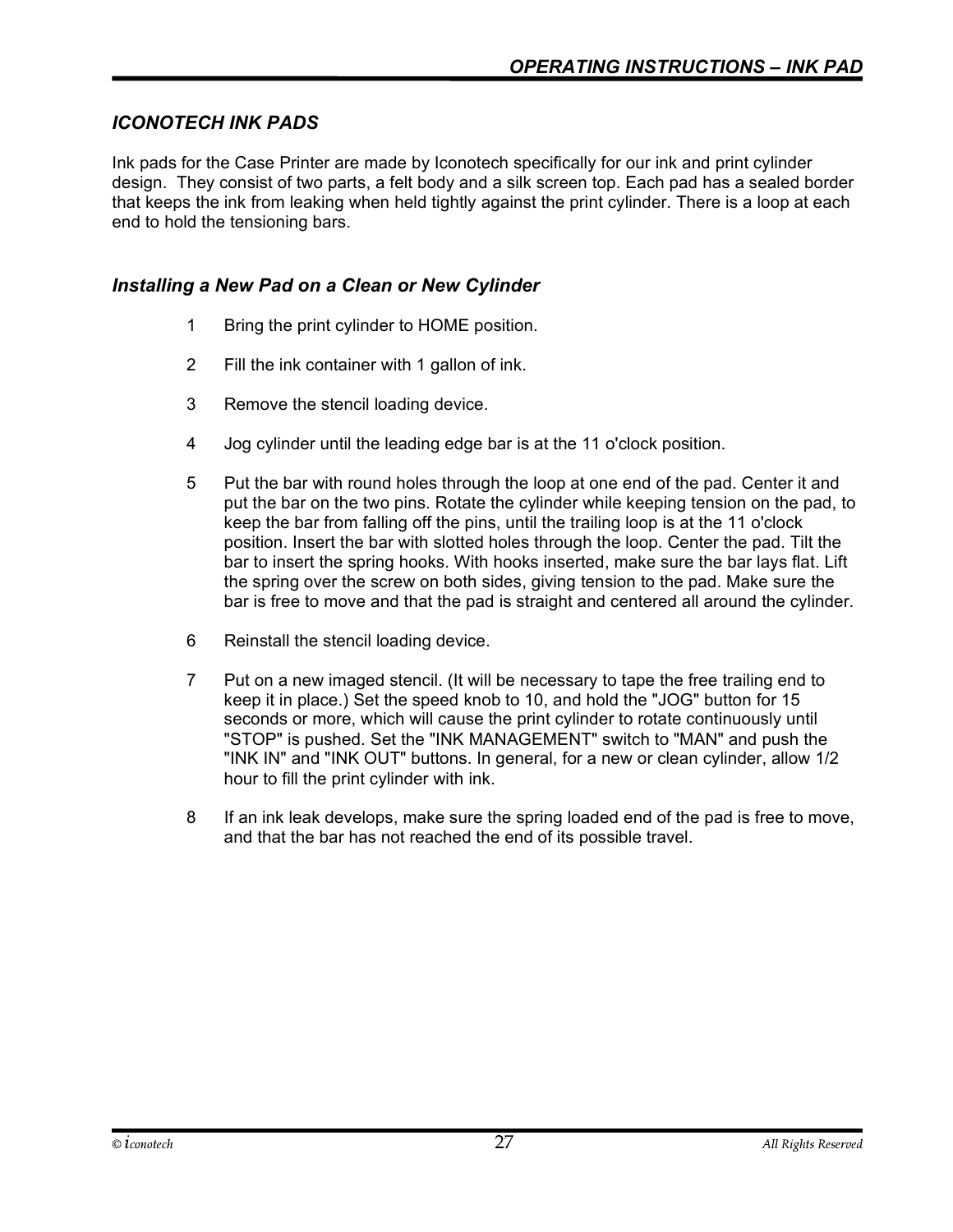

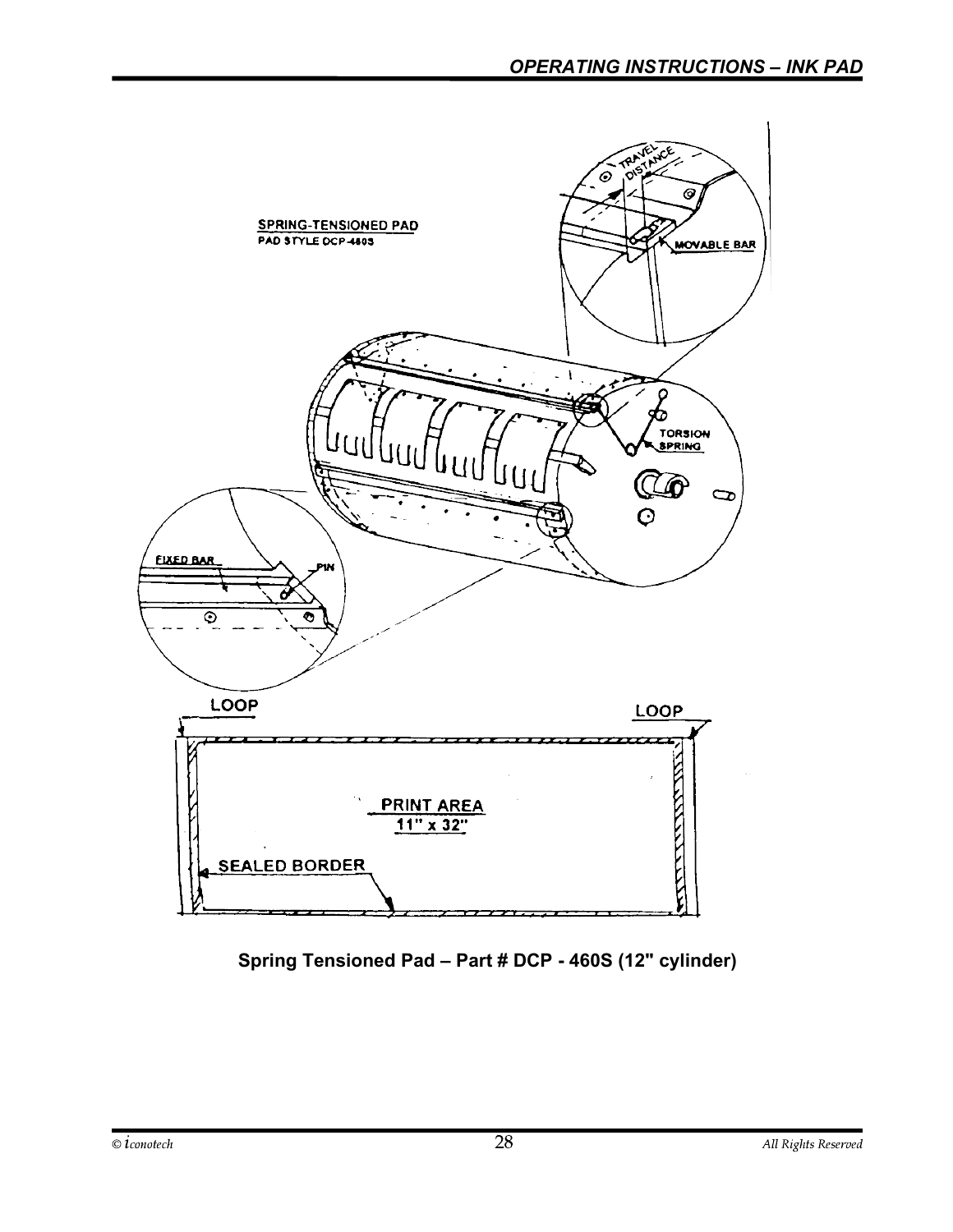#### Removing a Used and Installing a New Ink Pad

- 1 With the print cylinder in HOME position and the ink selector switch on MANUAL, pump ink out of the cylinder by pushing the INK OUT button and letting it run until the return flow into the ink jug is air bubbles. Normally this should take about 10 minutes unless there is excess ink in the cylinder.
- 2 Remove the stencil loading device. Put a used corrugated box under the print cylinder to catch any dripping ink.
- 3 Rotate print cylinder 180º from HOME position so the stencil clamping area is up.
- 4 Leave the stencil on the pad. Lift the torsion springs off the tensioning screws and remove movable bar from pad.
- 5 Lift the fixed bar from the two pins (three pins for the 24" print cylinder) and remove it from the pad. Note the pins are set at an angle and the holes in the bar are also drilled at an angle. Set the bar down so the right and left sides are in the same orientation as when the bar was on the cylinder. Start rolling up the old pad by rolling it inward with the stencil out to clear the area near the pins that hold the fixed bar.
- 6 Put the fixed bar through the loop at one end of the new pad maintaining the right and left orientation explained in the previous step. Note the holes in the end of the bar should be at the same angle as the pins so that the bar can lay flat on the cylinder. Center the pad on the bar and put the bar on the two pins (three pins on the 24" print cylinder).
- 7 With one hand, keep tension on the new pad by pulling down on its free end while you slowly JOG the print cylinder around. Continue to roll up (inward with the stencil out) the old pad. Make sure the new pad goes on straight.
- 8 When the print cylinder has completed a revolution, discard the rolled up old pad. While maintaining tension on the new pad, insert the movable bar through the pad loop. Center the pad on the bar. Tilt the bar to insert the torsion spring hooks in the bar slits. With hooks inserted, make sure the bar lays as flat possible. Lift the spring over the tensioning screw on both sides, giving tension to the pad. Make sure the bar is free to move and that the pad is straight and centered all around the cylinder. The movable bar may not lay totally flat in its slot on the print cylinder until the pad is inked. Wipe off edges and clamping fingers if necessary.

#### Maintaining the Pad

Every so often, check the pad for cuts or tears. If you observe any, replace the pad. Check weekly that the pad is under sufficient tension and that the tensioning bar has not reached the end of its possible travel. The life of the pad is dependent on those two things.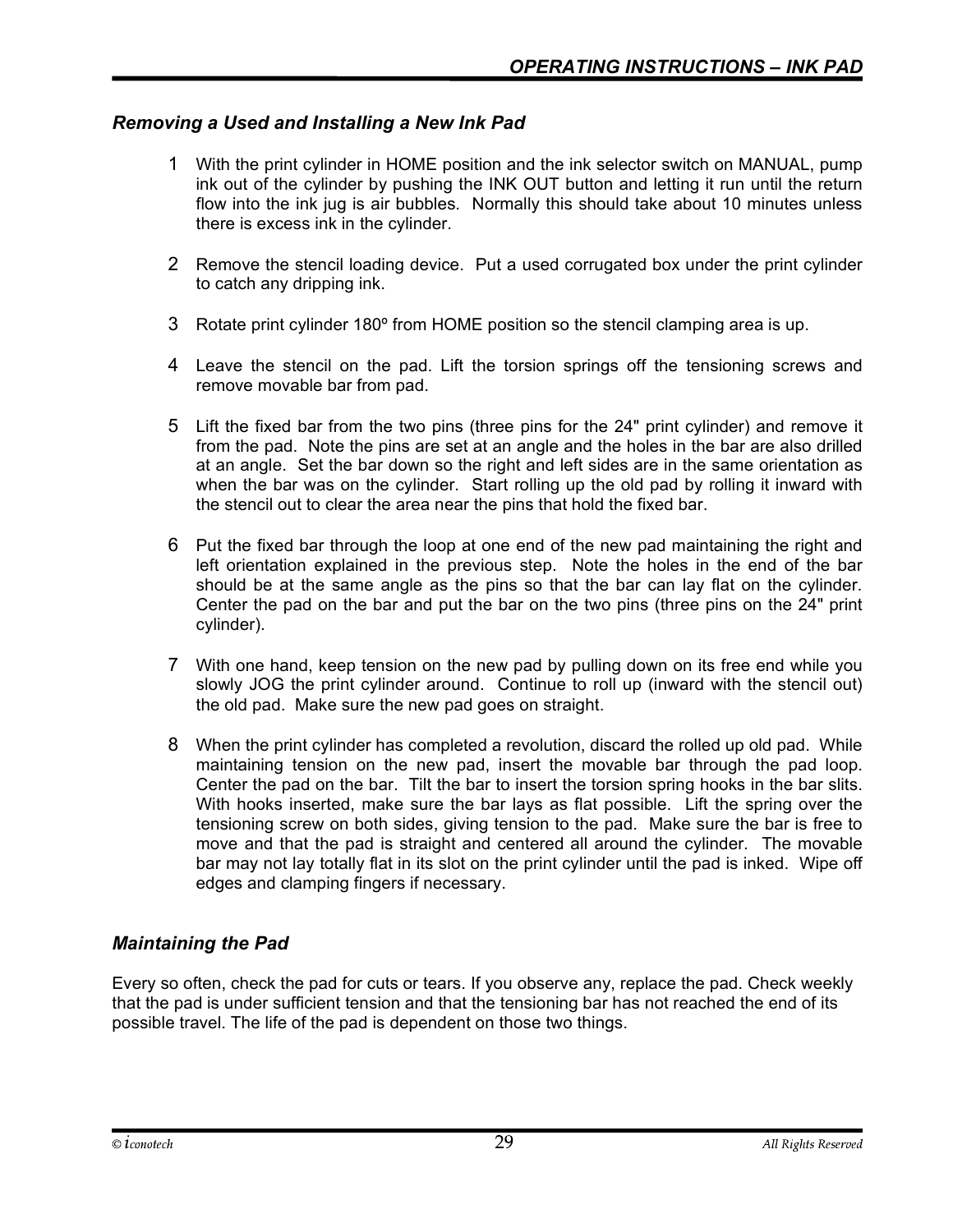#### Inking the New Pad

- 1 Place the core containing a new imaged stencil in the stencil loader and load it onto the print cylinder. Because there is no ink in the new pad for the stencil to adhere to, it will be necessary to tape the trailing end of the stencil to the finger clamping plate with cellophane tape. When the pad is inked, taping is not necessary. NOTE: always remove the tape before removing stencil.
- 2 Turn INK MANAGEMENT SELECTOR SWITCH to MANUAL and start the ink IN pump.
- 3 Set the speed to 10 CPM. Push JOG button down and hold for 15 seconds. The printer will stay running without activating the feeder. Normal filling cycle and inking of a new pad requires approximately 30 minutes.
- 4 After 25 minutes, or when the new pad is inked up almost to its full width, start the ink OUT pump. Run both pumps for another 5 minutes, then push STOP to stop the cylinder rotation. Finally, turn off both ink pumps. Run SAMPLE cycle to bring the cylinder to HOME position.
- 5 Use a sample case, preferably 36" long, and send it through the print cycle by pushing SAMPLE. This will help distribute the ink in the pad evenly and iron out the imaged stencil against the pad. Because the diameter of a newly applied pad is larger than a pad that has been used, wrinkles may appear on the stencil. By running a couple of sample cases, this condition will disappear and the stencil will be smooth and wrinkle free. The wrinkles can also be reduced by manually stretching the stencil.
- 6 The pad is now fully inked, and the printer is ready to start printing.
- 7 With the INK MANAGEMENT SELECTOR SWITCH on AUTO, both ink IN and ink OUT pumps will start when operation starts and stop at the end of a print run, or if the magazine runs out of cases. They also stop on E-STOP.
- 8 With the 24" print cylinder, follow the above procedure except double the filling time.